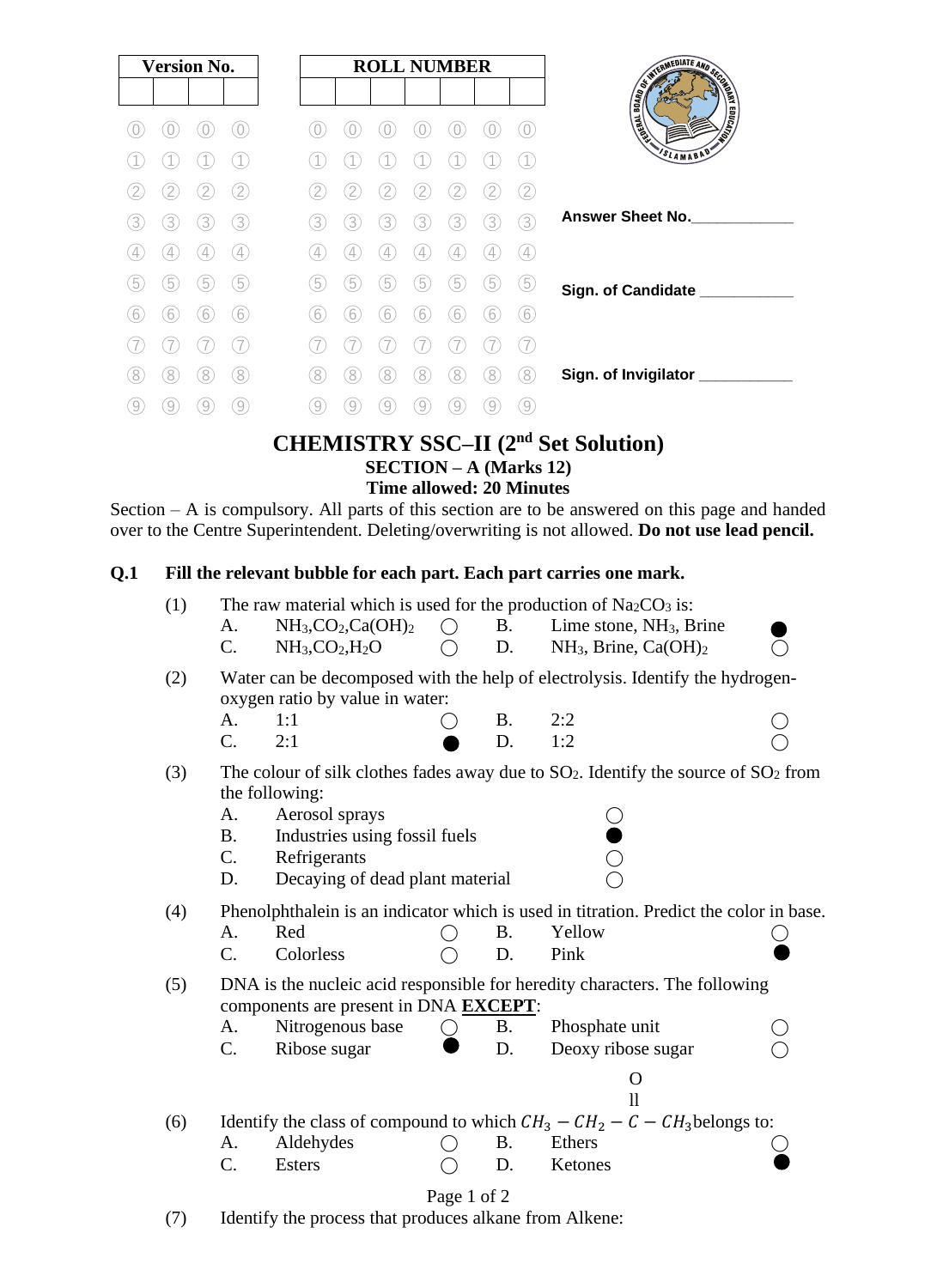|                                                                                         | A.<br>C.                                                                         | hydration<br>hydrogenation                                                                                                                                                                                  |  | <b>B.</b><br>D. | dehydration | dehydrogenation |  |
|-----------------------------------------------------------------------------------------|----------------------------------------------------------------------------------|-------------------------------------------------------------------------------------------------------------------------------------------------------------------------------------------------------------|--|-----------------|-------------|-----------------|--|
| (8)                                                                                     | A.<br><b>B.</b><br>C.<br>D.                                                      | Predict the property that organic compounds have<br>Low melting and low boiling points<br>High melting and low boiling points<br>Low melting and high boiling points<br>High melting and low boiling points |  |                 |             |                 |  |
| (9)                                                                                     | Propose which one of the following gives addition reaction:                      |                                                                                                                                                                                                             |  |                 |             |                 |  |
|                                                                                         | A.                                                                               | Methane                                                                                                                                                                                                     |  |                 | <b>B.</b>   | Ethane          |  |
|                                                                                         | C.                                                                               | Propyne                                                                                                                                                                                                     |  |                 | D.          | Propane         |  |
| (10)<br>Predict the rate of forward reaction in the beginning of a reversible reaction: |                                                                                  |                                                                                                                                                                                                             |  |                 |             |                 |  |
|                                                                                         | A.                                                                               | Moderate                                                                                                                                                                                                    |  |                 | <b>B.</b>   | Negligible      |  |
|                                                                                         | C.                                                                               | Slow                                                                                                                                                                                                        |  |                 | D.          | Very fast       |  |
| Interpret which statement is true about equilibrium state:<br>(11)                      |                                                                                  |                                                                                                                                                                                                             |  |                 |             |                 |  |
|                                                                                         | A.                                                                               | Forward reaction stops                                                                                                                                                                                      |  |                 |             |                 |  |
|                                                                                         | <b>B.</b>                                                                        | Reverse reaction stops                                                                                                                                                                                      |  |                 |             |                 |  |
|                                                                                         | C.                                                                               | Both reactions stop                                                                                                                                                                                         |  |                 |             |                 |  |
|                                                                                         | Both reactions continue simultaneously<br>D.                                     |                                                                                                                                                                                                             |  |                 |             |                 |  |
| (12)                                                                                    | Identify, which one of the following is used for the reduction of Alkyl Halides? |                                                                                                                                                                                                             |  |                 |             |                 |  |
|                                                                                         | A.                                                                               | Mg/HCl                                                                                                                                                                                                      |  | <b>B.</b>       | Cu/HCl      |                 |  |
|                                                                                         | $\mathcal{C}$ .                                                                  | Na/HCl                                                                                                                                                                                                      |  | D.              | Zn/HC1      |                 |  |

\_\_\_\_\_\_\_\_\_\_\_\_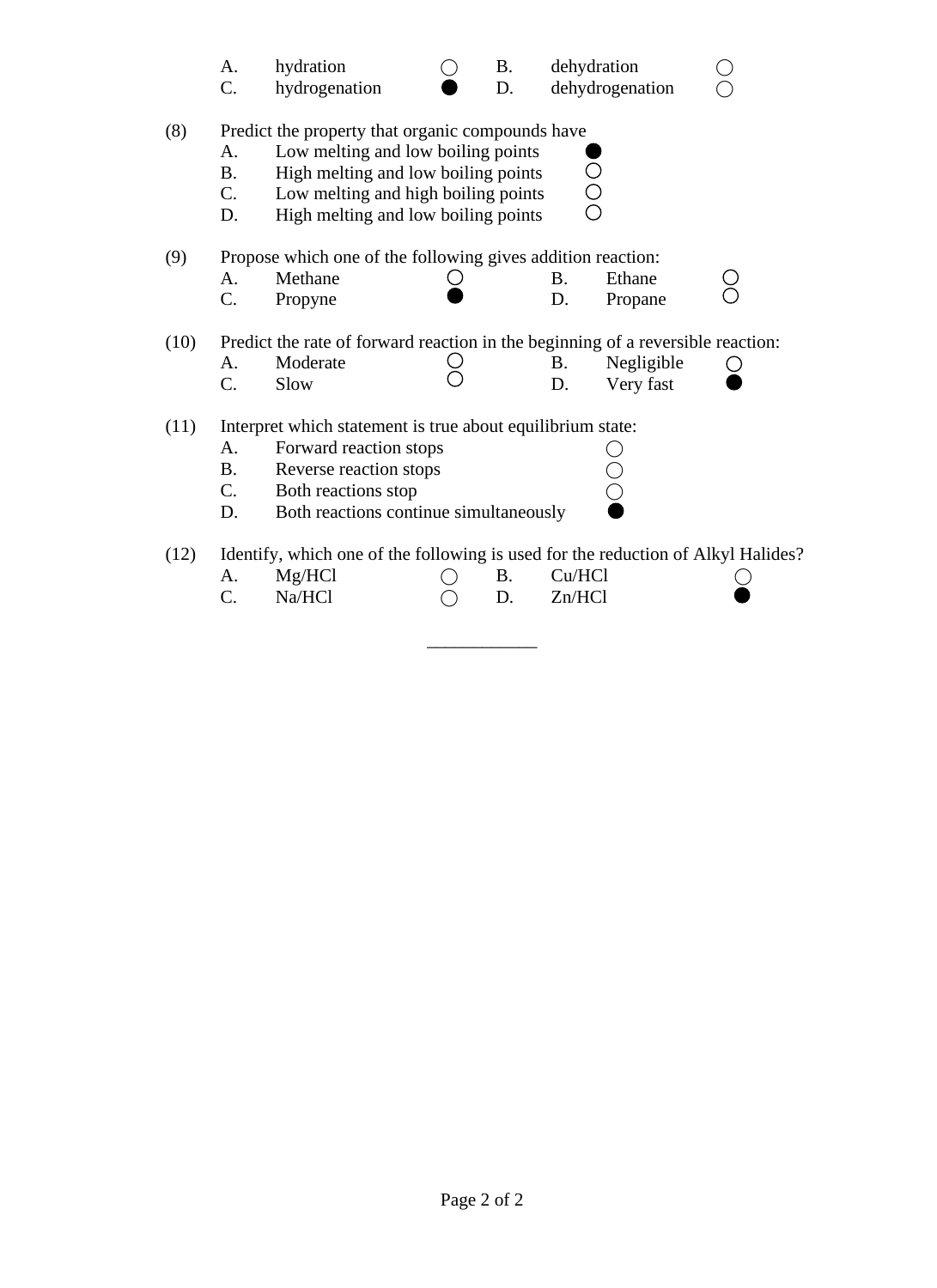

Federal Board SSC-II Examination Chemistry Model Question Paper (Curriculum 2006)

# Time allowed: 2.40 hours Total Marks: 53

Note: Answer any eleven parts from Section 'B' and attempt any two questions from Section 'C' on the separately provided answer book. Write your answers neatly and legibly.

# **SECTION – B** (Marks 33)

Q.2 Attempt any **ELEVEN** parts from the following. All parts carry equal marks.

 $(11 \times 3 = 33)$ 

i. Differentiate between reversible and irreversible reactions with the help of an example.

|    | Sr.No   Reversible reaction          | Irreversible reaction               |
|----|--------------------------------------|-------------------------------------|
| 1. | The reactions in which products      | The reaction in which reactants     |
|    | reconverted into reactants is called | converted into products completely  |
|    | reversible reaction                  | or partially is called irreversible |
|    |                                      | reaction                            |
| 2. | It is represented by double arrow    | It is represented by single arrow   |
| 3. | It proceeds in both directions       | It is unidirectional reaction       |
|    | An equilibrium is established        | Equilibrium is never established.   |
|    | between reactants and products       |                                     |

ii. The reaction between  $PCl<sub>3</sub>$  and  $Cl<sub>2</sub>$  produces  $PCl<sub>5</sub>gas$ . Derive Kc unit for this reaction with the help of balanced chemical equation.

Ans.  $PCl_3 + Cl_2 \leftrightharpoons PCl_5$  $Rf\alpha[PCl_3][Cl_2]$  $Rf = kf [PCl<sub>3</sub>][Cl<sub>2</sub>]$  $Rr\alpha[PCl_5]$  $Rr = kr$  [PCl<sub>5</sub>] At equilibrium the rate of forward reaction becomes equal to rate of reverse reaction. So,  $Rf = Rr$ Putting the values  $kf [PCl_3][Cl_2] = kr [PCl_5]$  $kf/kr = [PCl_5] / [PCl_3][Cl_2]$  $kf/kr = kc$  $kc = [PCl<sub>5</sub>] / [PCl<sub>3</sub>][Cl<sub>2</sub>]$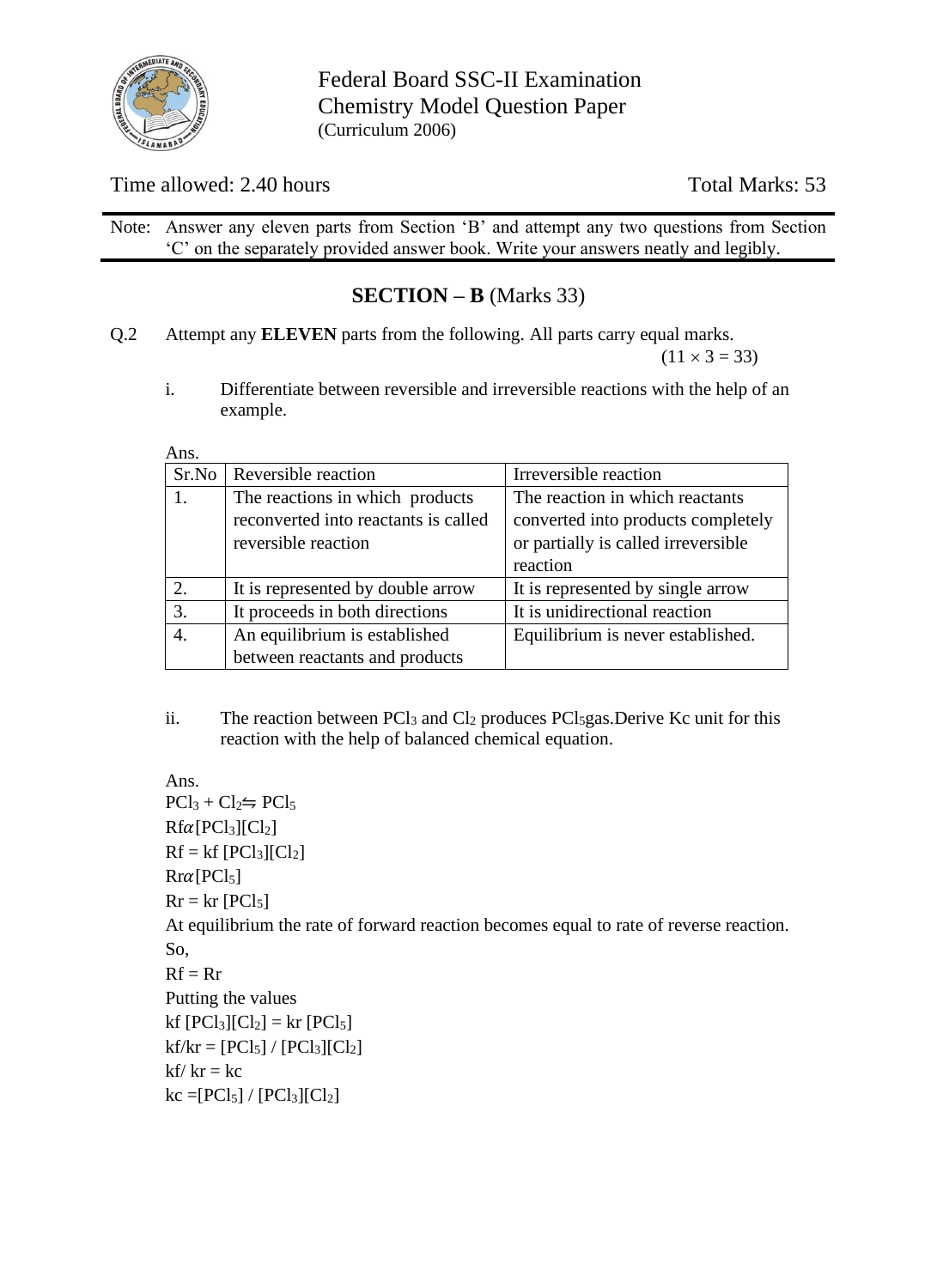iii. The process of separating a metal from its ore is called metallurgy. Enlist the names of any three important metallurgical operations.

Ans.

- I. Mining
- II. Crushing and grinding
- III. Concentration unit
	- a. Magnetic separator
	- b. Cyclone separator
	- c. Floatation process
- IV. Extraction
	- a. Roasting
	- b. Smelting
	- c. Bessemerization

V. Refining

VI. Distillation.

## (Students can write any three of them)

# iv. What is a neutral salt? Describe its formation with the help of a valid chemical equation.

Ans. A salt resulting from the neutralization of an acid by a base and having no acidic or basic character, especially when dissolved in water.

Example:

 $HCl+ NaOH \longrightarrow NaCl (Salt) + H<sub>2</sub>O$  $HNO<sub>3</sub>+ KOH$  KNO<sub>3</sub>(Salt) + H<sub>2</sub>O The compounds like NaCl, KCl,  $K_2SO_4$ ,

## v. Show the structures of Ester and Ether functional groups.

Ans.

# **Ether:**

Ether is a class of organic compounds characterized by an oxygen atom bonded to two alkyl or aryl groups.

 $R-O-R'$ 

**Ester**: Esters is formed when a carbon-to-oxygen double bond that is also singly bonded to a second oxygen atom O



vi. List three applications of pH in daily life.

Ans.

- I. Existence of living beings. Organisms require a specific pH for their ideal growth and development.
- II. Digestion of food.
- III. Importance in soil.
- IV. Stopping tooth decay.
- V. Remedy for acidic effect of honeybee bite.

(Students can write any other three valid applications also)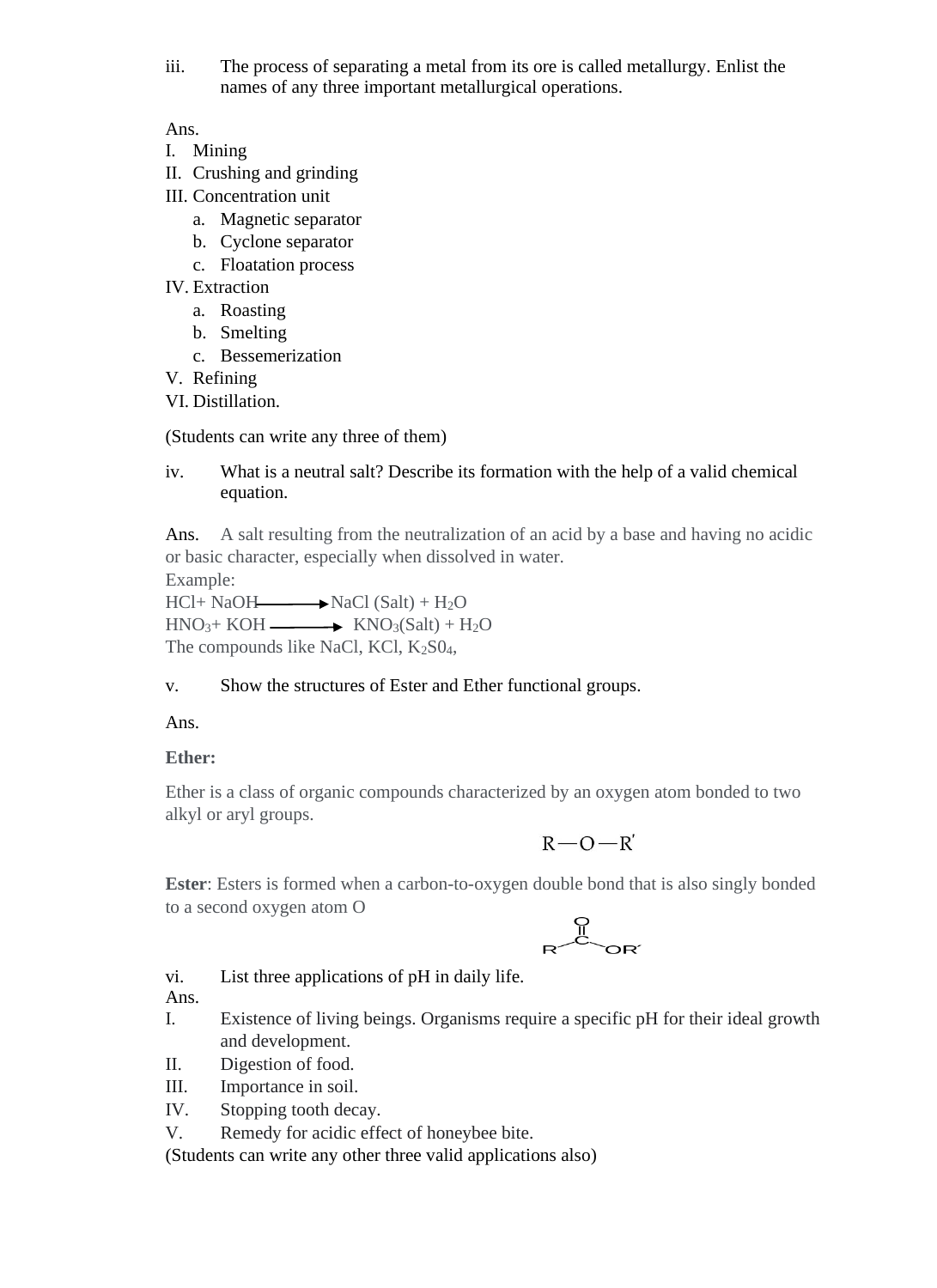vii. Identify  $X$  and  $Y$  by the chemical equation given below  $CH_3$ <sup>-</sup>CH<sub>2</sub>-CH=CH<sup>-</sup>CH<sub>3</sub>+ Br<sub>2</sub>  $\longrightarrow$  X<br>X + 2KOH  $\frac{\text{Alcoholic}}{\text{Alcoholic}}$  Y  $X + 2KOH$ 

Ans. CH3-CH2-CH=CH -CH<sup>3</sup> +Br2→CH3-CH2-CHBr-CHBr-CH<sup>3</sup>  $CH_3$ -CH<sub>2</sub>-CHBr-CHBr-CH<sub>3</sub> + 2KOH→CH<sub>3</sub>-CH<sub>2</sub>CH≡CH-CH<sub>3</sub>. + 2KBr + 2H<sub>2</sub>O

viii. Demonstrate Lowry-Bronsted concept of acids and bases with the help of chemical equation between CH3COOH and H2O.

Ans. Acetic acid acts as a Lowry-Bronsted acid, donating a proton to water, which acts as the Lowry-Bronsted base. The products include the acetate ion and hydronium ion.  $CH<sub>3</sub>COOH + H<sub>2</sub>O \rightleftarrows CH<sub>3</sub>COO + H<sub>3</sub>O<sup>+</sup>$ 

ix. Demonstrate oxidation of alkynes with KMnO<sub>4</sub>. Write complete reactions.

Ans.



#### x. Define fractional distillation.Give names of any three fractions of petroleum.

Ans. Fractional distillation is the separation of a mixture into its component parts, or fractions. Chemical compounds are separated by heating them to a temperature at which one or more fractions of the mixture will vaporize. It uses distillation to fractionate.

#### **Fractions of petroleum:**

- I. Diesel
- II. Kerosine oil
- III. Naphtha
- IV. Petrol
- V. Lubricating oil
- VI. Waxes

(Students can write any three fractions of petroleum)

#### O ll

xi. Proteins have peptide linkages  $(C - N)$ . Show the formation of tripeptide.

Ans.

$$
H_{2}N-\frac{1}{C}-C-M-\frac{C}{C}+C-M-\frac{C}{C}+C-M-\frac{C}{C}+C-M-\frac{C}{C}+C-M-\frac{C}{C}+C-M-\frac{C}{C}+C-M-\frac{C}{C}+C-M-\frac{C}{C}+C-M-\frac{C}{C}+C-M-\frac{C}{C}+C-M-\frac{C}{C}+C-M-\frac{C}{C}+C-M-\frac{C}{C}+C-M-\frac{C}{C}+C-M-\frac{C}{C}+C-M-\frac{C}{C}+C-M-\frac{C}{C}+C-M-\frac{C}{C}+C-M-\frac{C}{C}+C-M-\frac{C}{C}+C-M-\frac{C}{C}+C-M-\frac{C}{C}+C-M-\frac{C}{C}+C-M-\frac{C}{C}+C-M-\frac{C}{C}+C-M-\frac{C}{C}+C-M-\frac{C}{C}+C-M-\frac{C}{C}+C-M-\frac{C}{C}+C-M-\frac{C}{C}+C-M-\frac{C}{C}+C-M-\frac{C}{C}+C-M-\frac{C}{C}+C-M-\frac{C}{C}+C-M-\frac{C}{C}+C-M-\frac{C}{C}+C-M-\frac{C}{C}+C-M-\frac{C}{C}+C-M-\frac{C}{C}+C-M-\frac{C}{C}+C-M-\frac{C}{C}+C-M-\frac{C}{C}+C-M-\frac{C}{C}+C-M-\frac{C}{C}+C-M-\frac{C}{C}+C-M-\frac{C}{C}+C-M-\frac{C}{C}+C-M-\frac{C}{C}+C-M-\frac{C}{C}+C-M-\frac{C}{C}+C-M-\frac{C}{C}+C-M-\frac{C}{C}+C-M-\frac{C}{C}+C-M-\frac{C}{C}+C-M-\frac{C}{C}+C-M-\frac{C}{C}+C-M-\frac{C}{C}+C-M-\frac{C}{C}+C-M-\frac{C}{C}+C-M-\frac{C}{C}+C-M-\frac{C}{C}+C-M-\frac{C}{C}+C-M-\frac{C}{C}+C-M-\frac{C}{C}+C-M-\frac{C}{C}+C-M-\frac{C}{C}+C-M-\frac{C}{C}+C-M-\frac{C}{C}+C-M-\frac{C}{C}+C-M-\frac{C}{C}+C-M-\frac{C}{C}+C-M-\frac{C}{C}+C-M-\frac{C}{C}+C-M-\frac{C}{C}+C-M-\frac{C}{
$$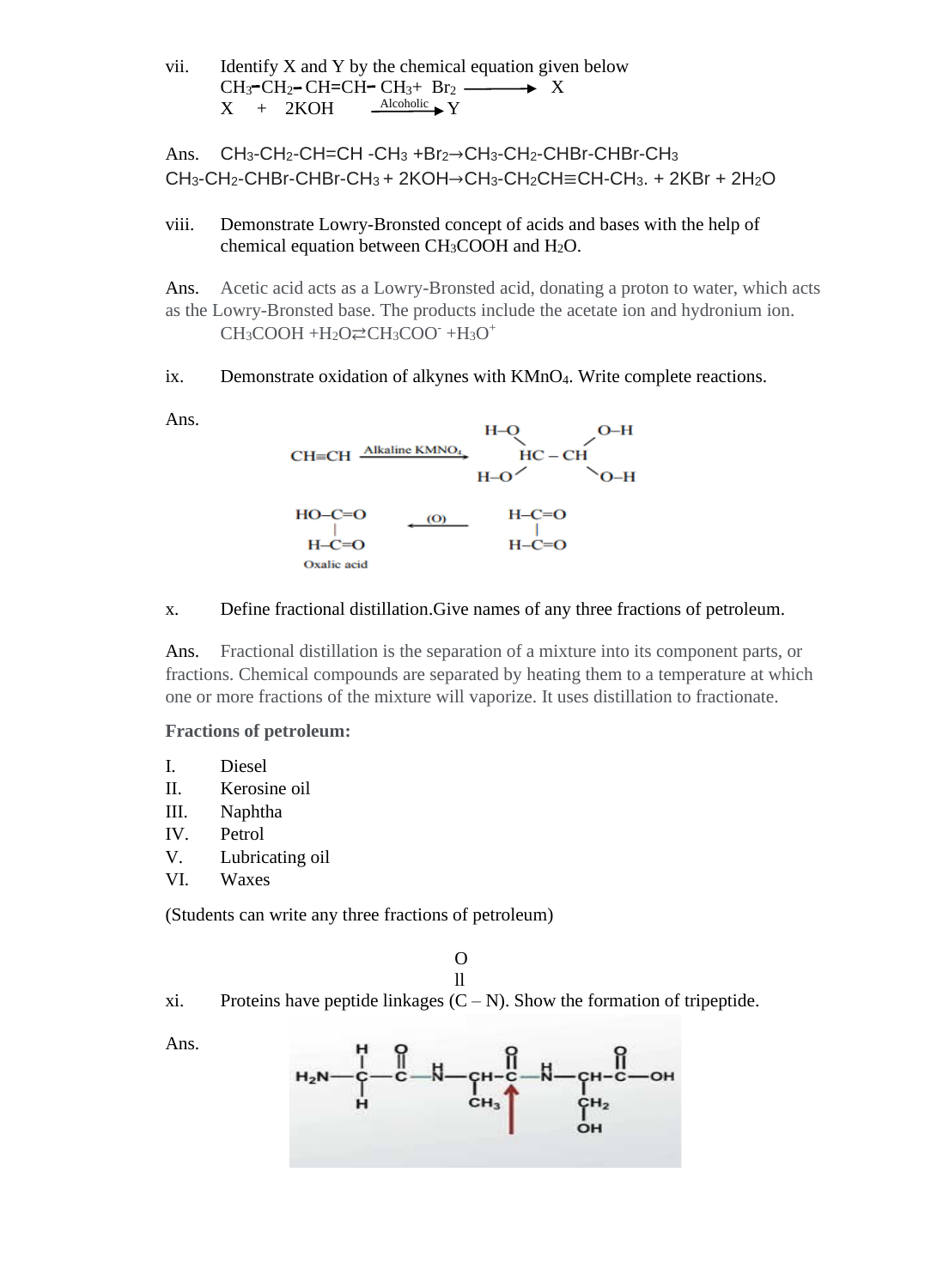xii. Nucleic acids are found in every living cell and are vital components of all life. Differentiate between DNA and RNA by structures.

Ans.

| VERSUS<br><b>DNA</b>                                             | <b>RNA</b>                                                                |
|------------------------------------------------------------------|---------------------------------------------------------------------------|
| DNA is mostly found in<br>nucleus and nucleoid                   | RNA is mostly found<br>in the cytoplasm                                   |
| Stands for<br>deoxyribonucleic acid                              | Stands for<br>ribonucleic acid                                            |
| Deoxyribose is the sugar<br>where the bases are A.<br>T. C and G | Ribose is the sugar<br>where the bases are A.<br>U. C and G               |
| A long polymer                                                   | Shorter than DNA                                                          |
| A pairs with T and C<br>pairs with G                             | A pairs with U and C<br>pairs with G                                      |
|                                                                  |                                                                           |
| Double-stranded and it<br>exhibits a double-helix<br>structure   | Single-strand, sometimes it<br>forms secondary and<br>tertiary structures |
| Prefers B-form                                                   | Prefers A-form                                                            |
|                                                                  |                                                                           |
| More prone to UV damage                                          | Less prone to UV damage                                                   |
|                                                                  |                                                                           |
| Carries the genetic                                              | Mainly involved in                                                        |
| information necessary for the                                    | protein synthesis,                                                        |
| development, functioning,<br>and reproduction                    | sometimes it regulates the<br>gene expression                             |
|                                                                  | Visit www.pediaa.com                                                      |

xiii. Global warming is due to a disturbance in the natural balance of the concentration of greenhouse gases. Discuss three effects of global warming.

#### Ans.

- 1. Changes in temperature cause changes in rainfall. This results in more severe and frequent storms. They cause flooding and landslides.
- 2. Warmer temperatures over time are changing weather patterns and disrupting the usual balance of nature. This poses many risks to human beings and all other forms of life on Earth.
- 3. More frequent and severe weather. Higher temperatures are worsening many types of disasters, including storms, heat waves, floods, and droughts.
- 4. Higher death rates.
- 5. Dirtier air.
- 6. Higher wildlife extinction rates.
- 7. More acidic oceans.
- 8. Higher sea levels.
- (Students can write any other three effects of global warming also)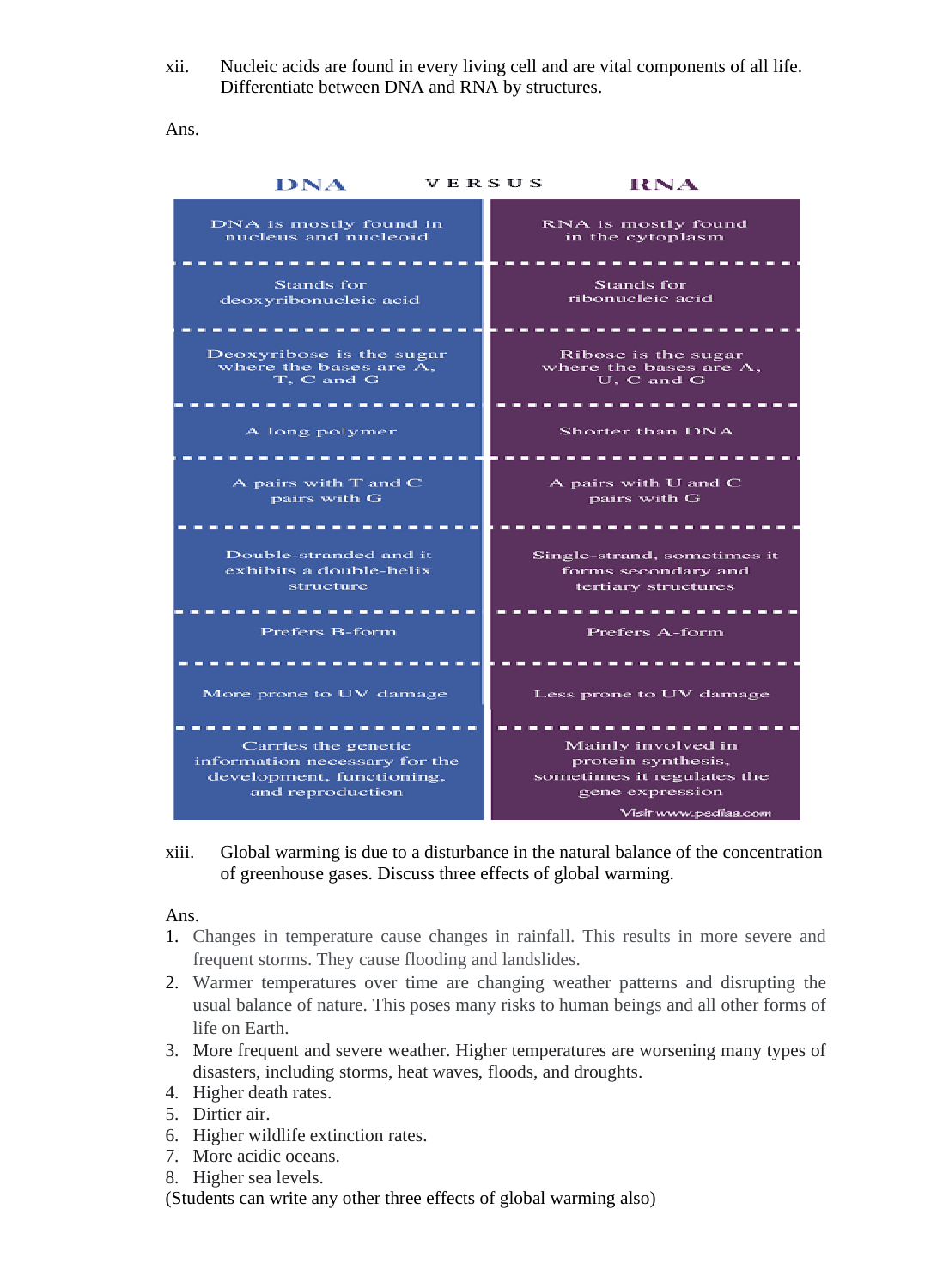xiv. Nitric oxide (NO) and nitrogen dioxide  $(NO<sub>2</sub>)$  cause air pollution. Enlist three effects of these oxides.

Ans.

- 1. Excess nitrogen in the atmosphere can produce pollutants such as ammonia and ozone, which can impair our ability to breathe, limit visibility and alter plant growth.
- 2. When excess nitrogen comes back to earth from the atmosphere, it can harm the health of forests, soils and waterways.
- 3. It pollutes groundwater, streams, and coastal oceans.

# xv. Hard water hampers cleansing action of soap. Identify the substances that causes hardness in water.

Ans. The calcium in hard water retards the cleaning action of soap. The home owner will use up to twice as much soap or detergents and use hotter water when cleaning with hard water than with soft water. Hard water also combines with soaps to form a curd known as "soap scum".

# **SECTION – C** (Marks 20)

**Note:** Attempt any **TWO** questions. All questions carry equal marks.  $(2 \times 10 = 20)$ 

**Q.3** a. A student collected two samples A and B of hard water from different areas of Rawalpindi. Sample A on boiling gives white precipitate while sample B does not give white precipitate. Identify A and B by chemical reactions. (04)

Ans.  $Ca(HCO<sub>3</sub>)<sub>2</sub>$   $\longrightarrow$   $CaCO<sub>3</sub>+CO<sub>2</sub>+H<sub>2</sub>O$  $CaCl<sub>2</sub>$  No white ppt.

 $Ca(HCO<sub>3</sub>)<sub>2</sub>$  causes temporary hardness so on heating white ppt of  $CaCO<sub>3</sub>$  are formed. Sample B contains  $CaCl<sub>2</sub>$  which causes permanent hardness, so it will not give white ppt on heating.

b.  $H_3PO_4$  donates three hydrogen ions. Reaction of KOH with  $H_3PO_4$  gives three salts.  $KH_2PO_4$ ,  $K_2HPO_4$  and  $K_3HPO_4$ . Identify the nature of each salt and write reaction for the formation of each.  $(06)$ 

Ans. H<sub>3</sub>PO<sub>4</sub>+ KOH → KH<sub>2</sub>PO<sub>4</sub>+H<sub>2</sub>O

 $H_3PO_4+2 KOH$   $\longrightarrow K_2HPO_4+2H_2O$ 

 $H_3PO_4+3KOH \longrightarrow K_3PO_4+3H_2O$ 

 $KH_2PO_4$ ,  $K_2HPO_4$  have acidic nature while  $K_3PO_4$  is neutral.

**Q.4** a. Propose the steps involved in the extraction of Copper metal by reactions. (05)

## Ans.

## **By Bessemerization:**

As the mineral has been freed of gangue the concentrated is passed through some chemical process to extract pure metal. In the extraction of copper metal by reduction the Bessemer converter is used. The concentrated cuprous sulphide is roasted in the presence of air and formed cuprous oxide. Cuprous oxide then reduces into copper metal. The copper obtained is called